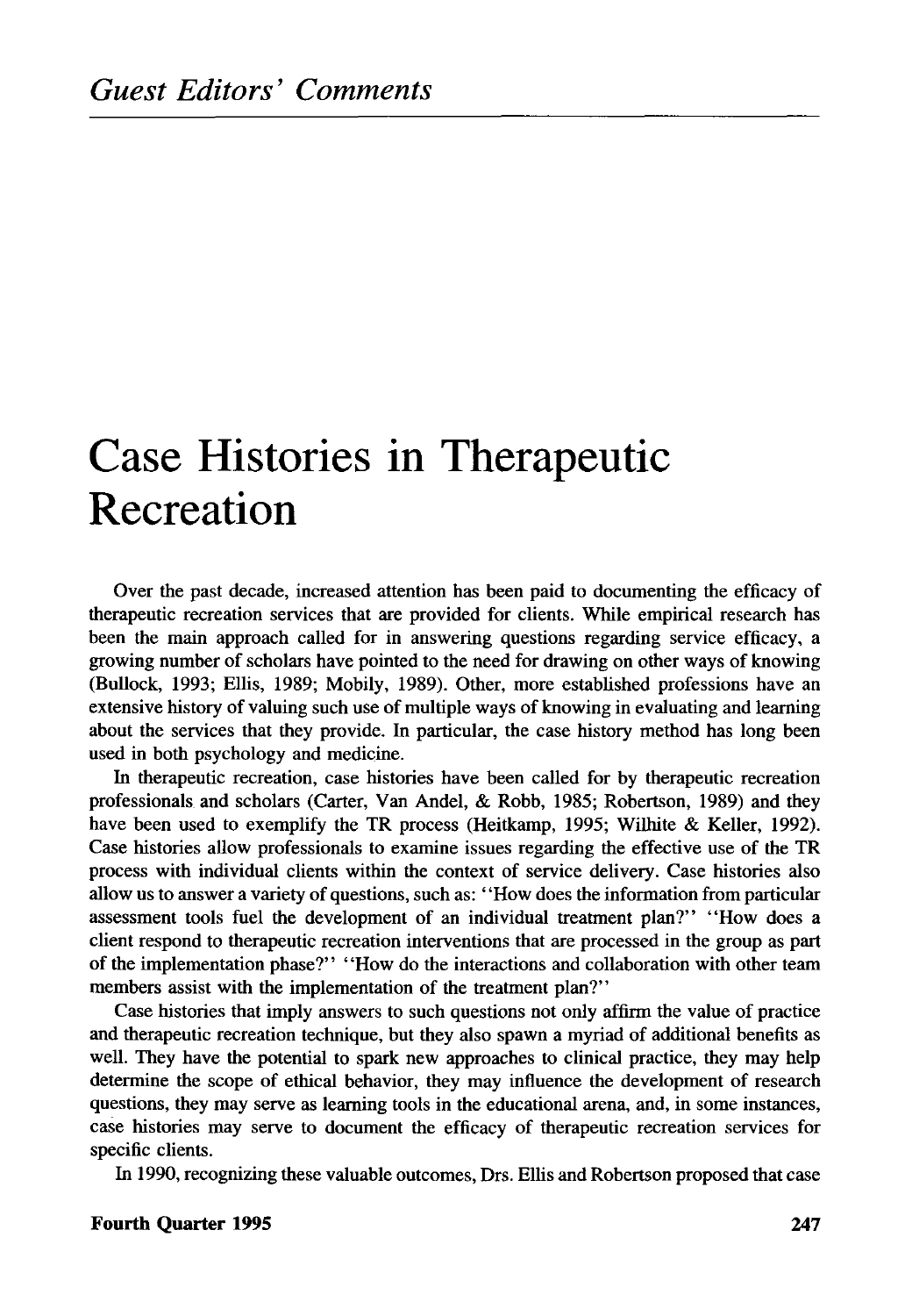histories become a separate section of the *Therapeutic Recreation Journal.* That proposal was received positively by the Journal's Editorial Board (including co-editors Drs. MacNeil and Mobily and the associate editors) and the first cases were published in 1991. Since that time, 13 case histories have been published in the Case Histories Section of *TRJ* and significant support for that section has emerged from the *TRJ* editorial board as well as from therapeutic recreation professionals throughout the world.

Recognizing that the time had perhaps arrived for a critical review and evaluation of the case histories section of the Journal, Drs. Robertson and Voelkl approached the *TRJ* editorial board about devoting a special issue to that topic. This special issue is a result of that request.

For the special issue, we asked select practitioners and educators to submit manuscripts to address key issues and implications that emerge from case histories in therapeutic recreation. In order to allay "publication anxiety" of professionals who have never contributed a paper but are potential contributors of valuable case histories, we asked Sandy Negley and Missy Armstrong to discuss the process of preparing a case history for publication. Practice issues, drawing from previously published case histories, are discussed by Glen Van Andel, Lynn Bovee Holmes and Richard MacNeil. Mark Widmer addresses the ethical implications that may emerge from published case histories. The implications for education via pre-service and in-service programs are discussed by Jean Keller and Barbara Wilhite. John Shank and John McGovern discuss the political and legal implications of case histories and Catherine Coyle and Charles Bullock reflect on the implications for research that emerge from case histories. These articles challenge us to consider the broad range of contributions that published case histories have for the development of the therapeutic recreation profession. They will also generate thought, word, and deed by those seeking to enhance the quality of their professional endeavors.

Along with the invited manuscripts pertaining to the issues and implications of published case histories, you will find seven new case histories. Each of these cases highlights the professional knowledge and skills needed by therapeutic recreation specialists, regardless of the setting in which they work. The case by Sheldon and Mendenhall illustrates the high level skills of therapeutic recreation specialists that are needed in community based programs. The case by Lane, Montgomery, and Schmid exemplifies the strategies that allow therapeutic recreation services to be tailored in response to the individual differences of our clients. The case by Krueger and Kanary describes how the therapist's interactions and actions were key in the ability of the interdisciplinary team to provide services to a young woman with Prader Willi Syndrome. The case by Malley presents two years of intervention and follow-up by a therapeutic recreation professional working with an individual with a dual-diagnosis. Ashton-Shaeffer, Shelton, and Johnson describe and compare the effectiveness of home and community based leisure education interventions with two different individuals. The Baker-Roth, McLaughlin, Weitzenkamp, and Womeldorff case presents the role of a Therapeutic Recreation Community Liaison in supporting the independent leisure functioning of a client. Also unique is the May, Hawkins, Eklund, Kim, Rogers, and Sung case, which Compares actual service provision to service provision suggested by current literature.

We challenge you to read the cases and accompanying papers critically, discuss them with colleagues, and, when appropriate, write to authors directly to share your thoughts, common experiences, and other reactions. The benefits from this special issue will result from the interpretation, application, analysis, synthesis, and evaluation of cases in terms of our current practices, techniques, ethical behavior, and research.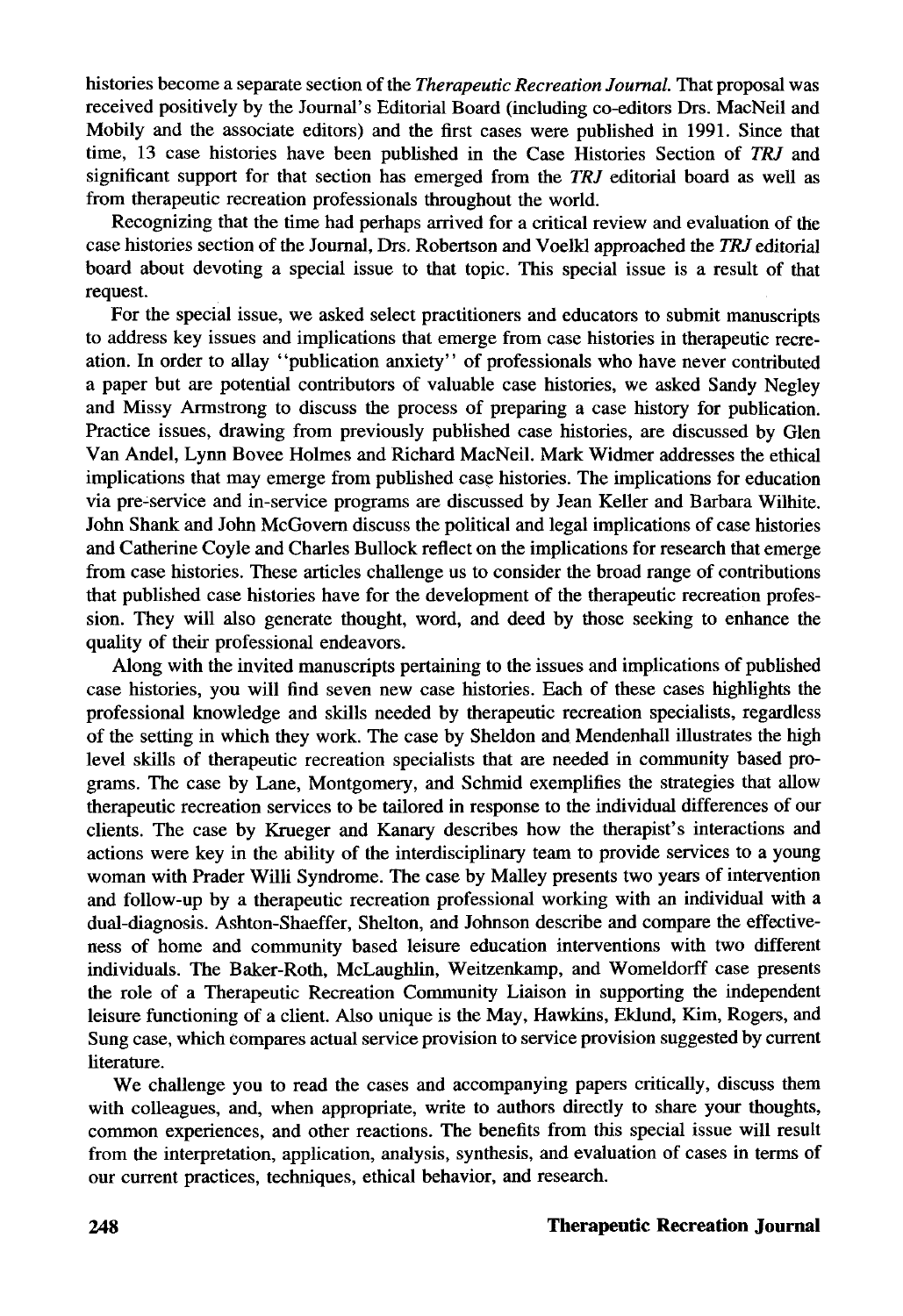This special issue would not have been possible without the support and assistance from a number of individuals. We would like to express our appreciation to the editors, Drs. MacNeil and Mobily, and associate editors for their support and advice. We would also like to thank the individuals who reviewed cases and provided constructive comments: Eileen Andreassi, Scott Anthony, Nancy Beaudouin, Kim Cassell, John Chambers, Jean Eiswert, Gary Ellis, Jeff Ferguson, Jean Folkerth, Barb Hawkins, Carol Hermann, James Johnson, Jean Keller, Amanda Lambert, Elizabeth Liles, Kris Lliteras, Mary Mathieu, Tim McConnell, Donnalda McMillin, DaRae Milburn, Cathy Morris, Sandy Negley, Mary Beth Norton, Kathy Supiano, Gary Thompson, Robert Turner, Glen Van Andel, Mary Victer, Mark Widmer, and Sara Wright. Thanks and appreciation are also extended to those individuals who developed manuscripts that addressed the issues and implications of published case histories. Finally, we would like to thank those individuals who submitted cases, published or not, for their interest, support, and leadership and commitment to our profession and to the clients we serve.

> Judith E. Voelkl and Terrance P. Robertson Guest Editors

## **References**

- Bullock, C. C. (1993). Ways of knowing: The naturalistic and positivistic perspectives on research. In M. J. Malkin & C. Z. Howe (Eds.) *Research in therapeutic recreation: Concepts and methods* (pp. 25-42). State College, PA: Venture Publishing, Inc.
- Carter, M. J., Van Andel, G., & Robb, G. (1985). *Therapeutic recreation: A practical approach.* St. Louis, MO: Times Mirror/Mosby College Publishing.
- Ellis, G. D. (1989). The role of science in therapeutic recreation. In D. M. Compton (Ed.), *Issues in therapeutic recreation: A profession in transition* (pp. 109—123). Champaign, IL: Sagamore Publishing.
- Heitkamp, K. (1995). *Celebrating Community: Leisure Success stories.* Columbia, MO: Project Life Publication, University of Missiouri Curators.
- Mobily, K. E. (1989). Other ways of knowing. In D. M. Compton (Ed.), *Issues in therapeutic recreation: A profession in transition* (pp. 125-142). Champaign, IL: Sagamore Publishing.
- Robertson, T. (1989). Standards vs. practice: Is there a gap? In D. M. Compton (Ed.), *Issues in therapeutic recreation: A profession in transition* (pp. 289-303). Champaign, IL: Sagamore Publishing.
- Wilhite, B. & Keller, M. J. (1992). *Therapeutic recreation: cases and exercises.* State College, PA: Venture Publishing.

## **Previously Published Case Histories in Therapeutic Recreation Journal**

- Armstrong, M. (1991). TR intervention with an adolescent at-risk patient. *Therapeutic Recreation Journal, 25* (3), 65-67.
- Blake, J. G. (1991). Therapeutic recreation assessment and intervention with a patient with quadriplegia. *Therapeutic Recreation Journal, 25* (4), 71-75.
- Gold, M. & Smith, P. (1991). Therapeutic recreation service and Borderline Personality Disorder. *Therapeutic Recreation Journal, 25* (3), 61-64.

## **Fourth Quarter 1995** 249